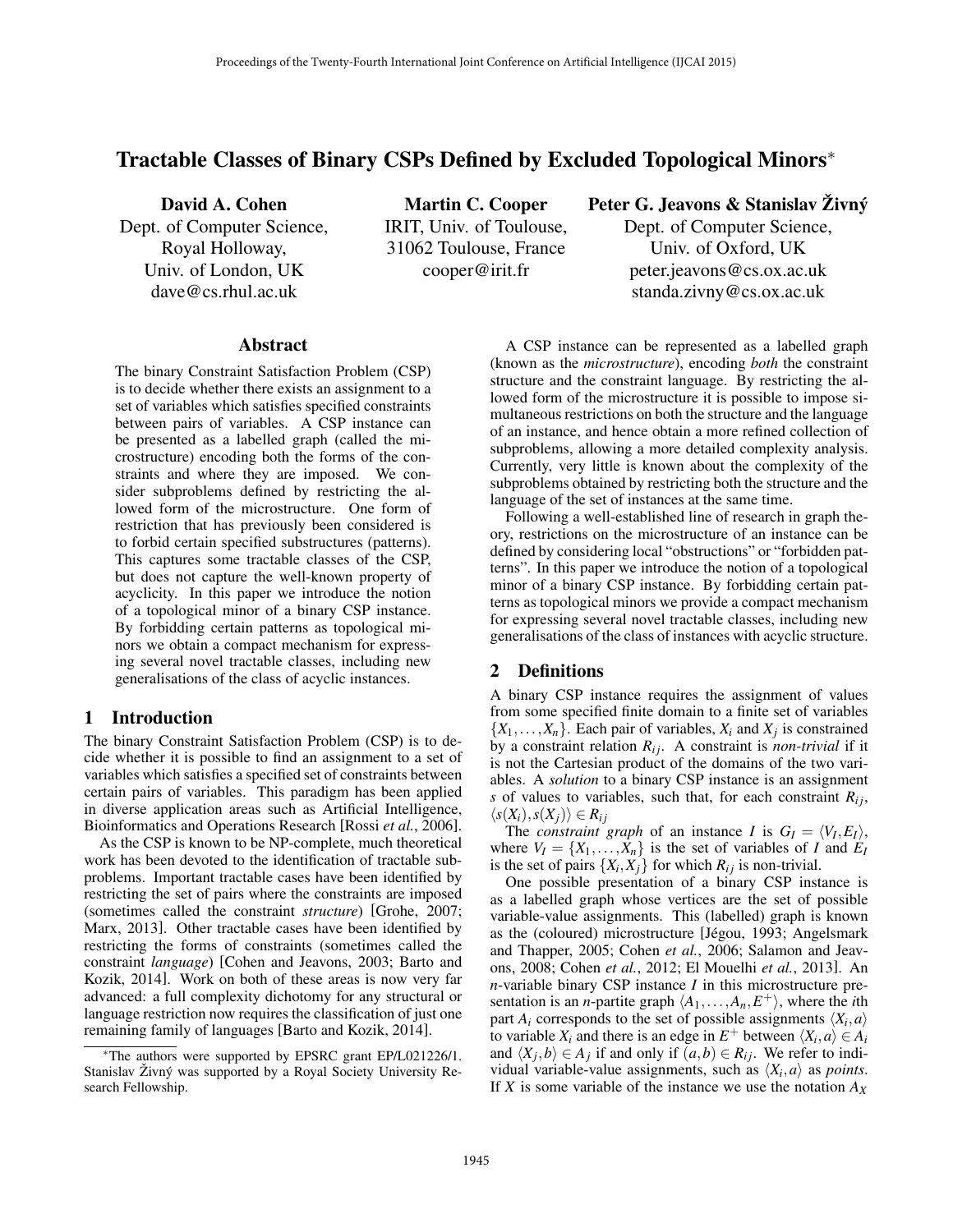to represent the set of possible assignments to  $X$ . Thus  $A_i$  and *AX<sup>i</sup>* are synonyms.

An instance *I* can also be presented as a negative microstructure which is the *n*-partite labelled graph  $\langle A_1, \ldots, A_n, E^- \rangle$ , where there is an edge in  $E^-$  between points  $p \in A_i$  and  $q \in A_j$  (for  $i \neq j$ ) if and only if there is no edge between *p* and *q* in  $E^+$ .

Patterns and Sub-Patterns: We now generalise the notion of microstructure and negative microstructure to obtain *patterns*: a pattern is a labelled *n*-partite graph which has a set of positive edges,  $E^+$ , and a set of negative edges,  $E^-$ .

A binary CSP instance can be seen as a special kind of pattern where the parts correspond to the variables of the instance and there is exactly one positive or negative edge between each pair of possible assignments to each pair of distinct variables. Positive edges connect assignments that are allowed by the constraint on the corresponding pair of variables, and negative edges connect assignments that are disallowed by this constraint.

A general pattern  $P = \langle A_1, \ldots, A_n, E^+, E^- \rangle$  can in some ways be viewed as a partially specified instance: there may be pairs of points  $p \in A_i$ ,  $q \in A_j$  (with  $i \neq j$ ) such that there is neither a positive edge nor a negative edge between *p* and *q*. (However, there can also be *both* a positive and a negative edge between *p* and *q*, see below.) A point is said to be *isolated* if it does not belong to any edges in  $E^+$  or  $E^-$ .

A pattern  $P' = \langle A'_1, \ldots, A'_n, E'^+, E'^- \rangle$  is a *homomorphic image* of a pattern  $P = \langle A_1, \ldots, A_n, E^+, E^- \rangle$  if there exists a surjective mapping  $f: \bigcup_{i=1}^{n} A_i \rightarrow \bigcup_{i=1}^{n} A'_i$  such that

- $\forall p, q \in \bigcup_{k=1}^{n} A_k$ , *p* and *q* belong to the same part  $A_i$  if and only if  $f(p)$  and  $f(q)$  belong to the same part  $A'_j$ ,
- $\forall i, j \in \{1, \ldots, n\}$  with  $i \neq j$ ,  $\forall p \in A_i$ ,  $\forall q \in A_j$ : { $p, q$ } ∈  $E^+$   $\Rightarrow$  { $f(p), f(q)$ } ∈  $E'^+$  and { $p, q$ } ∈  $E^ \Rightarrow$  ${f(p), f(q)} ∈ E^{-1}$ .

Note that forming a homomorphic image of a pattern allows the parts to be renamed, and compatible points within the same part to be merged.

We will say that a pattern *P* occurs as a *sub-pattern* of a pattern *Q* if *Q* can be transformed into a homomorphic image of *P* by a sequence of the following *substructure operations*:

- removal of (positive or negative) edges,
- removal of isolated points, and
- removal of empty parts.

This notion of occurring as a sub-pattern has led to the discovery of several new tractable classes [Cooper *et al.*, 2010; Cohen *et al.*, 2012; Cooper and Escamocher, 2012]: in each case the class is defined by a simple forbidden pattern, i.e., as the set of binary CSP instances in which the given pattern does *not* occur as a sub-pattern.

Topological Minors We now present a new operation on patterns which allows us to define the notion of a topological minor of a pattern (and hence of a binary CSP instance). This new operation is analogous to the operation of eliminating subdivisions (vertices of degree 2) that is used to define a topological minor of a graph [Diestel, 2010]. However, since patterns contain two kinds of edges, the definition is slightly more complicated.

This new operation, path reduction, will sometimes lead to the introduction of edges in  $E^+ \cup E^-$ . Hence, we relax the restriction that  $E^+$  and  $E^-$  be disjoint.

In a pattern  $P = \langle A_1, \ldots, A_n, E^{\pm}, E^- \rangle$ , we say that two parts  $A_i$ ,  $A_j$  are *directly connected* if there is at least one (positive or negative) edge  $\{p,q\} \in E^+ \cup E^-$  with  $p \in A_i$  and  $q \in A_j$ .

If  $A_i$ ,  $A_j$  are not directly connected and  $A_k$  is directly connected only to  $A_i$  and  $A_j$ , then the following operation can be performed, which is known as *path reduction*:

- 1.  $\forall p \in A_i$ ,  $\forall q \in A_j$ : if  $\exists r \in A_k$  such that  $\{p, r\}$ ,  $\{r, q\} \in E^+$ , then introduce a new positive edge  $\{p,q\}$ ,
- 2.  $\forall p \in A_i$ ,  $\forall q \in A_j$ : if  $\exists r, s \in A_k$  such that  $\{p, r\}, \{s, q\} \in$  $E^-$ , then introduce a new negative edge  $\{p,q\}$ ,
- 3. remove the part  $A_k$  and all edges containing points in  $A_k$ .

Positive and negative edges are treated differently in this definition; this is because for  $p \in A_i$  and  $q \in A_j$  to be part of a solution to the sub-instance on variables  $X_i, X_j, X_k$ , the points *p* and *q* must both be compatible with some common point  $r \in A_k$ , whereas *p* and *q* may be incompatible if they are each incompatible with some point in  $A_k$ , not necessarily the same point. This asymmetry in the definition seems to lead to more useful results.

A pattern *P* occurs as a *topological minor* of a pattern *Q* if *Q* can be transformed into a homomorphic image of *P* by a sequence of substructure operations and path reductions.

#### 3 Some basic tractability results

We use the notation  $CSP_{\overline{SP}}(P)$  to represent the set of binary CSP instances in which the pattern *P* does not occur as a subpattern. We use the notation  $CSP_{\overline{TM}}(P)$  to represent the set of binary CSP instances in which the pattern *P* does not occur as a topological minor. For each pattern *P* there are therefore two distinct notions of tractability, defined as follows.

Definition 3.1 *A pattern P is* sub-pattern tractable *if there is a polynomial-time algorithm to solve*  $CSP_{\overline{SP}}(P)$ *. A pattern P is* topological-minor tractable *if there is a polynomial-time algorithm to solve*  $CSP_{\overline{TM}}(P)$ *.* 

The following lemma follows directly from the definitions.

Lemma 3.2 *If a pattern P is sub-pattern tractable then P is topological-minor tractable.*

The two patterns shown in Figure  $1(a)$  and  $1(b)$  are known to be sub-pattern tractable [Cooper and  $\overline{Z}$ ivn $\acute{v}$ , 2012; Escamocher, 2013]. Hence, they are also topological-minor tractable, by Lemma 3.2.

Lemma 3.3 *If pattern P occurs as a topological minor in pattern Q, and Q is topological-minor tractable, then P is topological-minor tractable.*

Proof: Suppose that *P* occurs in pattern *Q* as a topological minor. From the transitivity of the occurrence (as a topological minor) relation, we can deduce that  $CSP_{\overline{TM}}(P) \subseteq$  $CSP<sub>TM</sub>(Q)$ . It follows, directly, that if *Q* is topological-minor tractable, then *P* is also topological-minor tractable.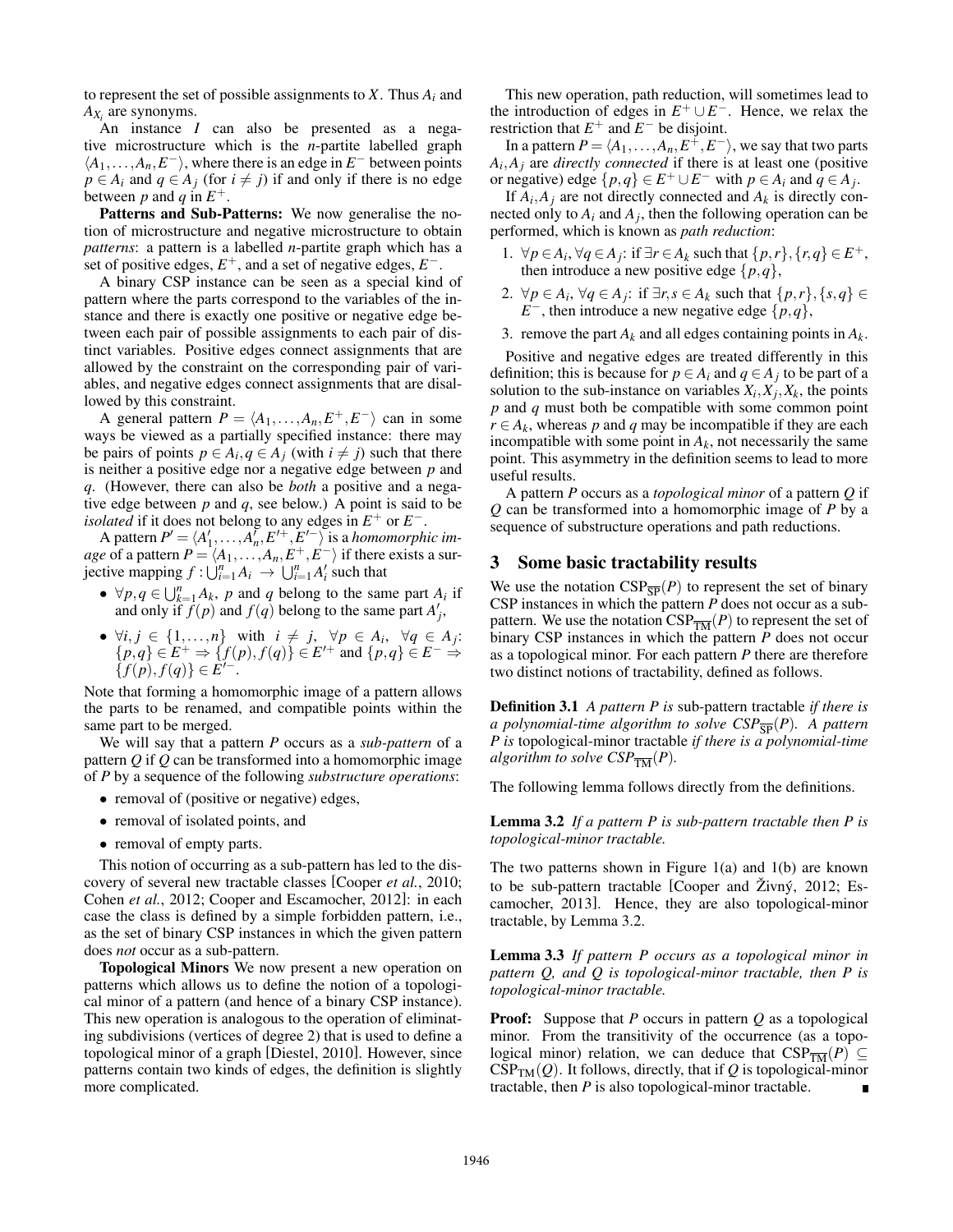

Figure 1: Patterns which define tractable classes when excluded as sub-patterns. Parts are shown as ovals, points as filled circles, positive edges as solid lines and negative edges as dashed lines.



Figure 2: A pattern which defines the class of acyclic binary CSP instances when forbidden as a topological minor.

As a simple example, we can deduce from Lemma 3.3 that Figure 1(c) is topological-minor tractable, since Figure 1(c) occurs in Figure 1(b) as a topological minor and we have already seen that Figure 1(b) is topological-minor tractable.

#### 4 Acyclicity and bounded treewidth

One important tractable class of binary CSP instances is the class of instances whose constraint graph is acyclic [Freuder, 1982]. However, this class cannot be defined by a finite set of forbidden sub-patterns, as the following result shows.

Lemma 4.1 *The class of acyclic binary CSP instances cannot be characterised by a finite set of forbidden sub-patterns.*

**Proof:** Let *T* be a finite set of patterns which do not occur in any acyclic CSP instance, and let *k* be the maximum number of parts in any pattern from *T*. Consider an instance *I* with variables  $\{X_1, \ldots, X_{k+1}\}\$  and non-trivial constraints between *X*<sup>*i*</sup> and *X*<sup>*i*+1</sub> for *i* = 1,...,*k* and between *X*<sub>*k*+1</sub> and *X*<sub>1</sub>. No</sup> pattern from *T* occurs as a sub-pattern in *I*, since any subpattern of *I* with at most *k* variables is acyclic. Since *I* is not acyclic we are done.

On the other hand, it is straightforward to characterise the class of acyclic instances by forbidding a single pattern as a topological minor. For any graph *G* on vertices  $\{v_1, \ldots, v_n\}$ , we can create a corresponding pattern  $P_G$  with a part  $A_i$  for each vertex  $v_i$  of *G* and, for each edge  $e = \{v_i, v_j\}$  of *G*, a negative edge in  $P_G$  between points  $p_e \in A_i$  and  $q_e \in A_j$ , these points being distinct for each edge *e*. For example, when *G* is a 3-cycle, the corresponding pattern  $P_G$  is shown in Figure 2. Every edge in the constraint graph corresponds to a non-trivial constraint relation, that forbids at least one pair of points. Hence, the pattern *P<sup>G</sup>* is a topological minor of a binary CSP instance *I* if and only if *G* is a topological minor of the constraint graph of *I*. Hence forbidding the pattern shown in Figure 2 as a topological minor exactly defines the class of binary CSP instances whose constraint graph is acyclic.

This idea can easily be extended to any of the tractable classes of binary CSP instances defined by imposing any fixed bound on the treewidth of the constraint graph [Freuder, 1985]. The graph minor theorem [Robertson and Seymour, 2004] implies that for any fixed  $k \ge 1$  there is a finite set  $O_k$ of graphs such that the class of graphs of treewidth at most *k* is precisely the class of graphs excluding all graphs from the set  $O_k$  as topological minors [Diestel, 2010]. Consequently, for any  $k \geq 1$  the class of binary CSP instances of treewidth at most *k* can be defined by a finite set of patterns that are forbidden as topological minors.

#### 5 Tractability via Tutte decomposition

In this section we will describe a generic scheme for proving tractability of classes of binary CSP instances defined by a forbidden topological minor. We will use this scheme in the proofs of Proposition 6.4 and Theorem 7.1.

If *U* is a set of vertices of a graph *G*, we write *G*[*U*] for the induced graph on *U*. We say that  $\langle U_1, U_2 \rangle$  is a *separation* of *G* if  $G = G[U_1] \cup G[U_2]$ . The *separator* of the separation  $\langle U_1, U_2 \rangle$  is *U*<sub>1</sub> ∩ *U*<sub>2</sub> and its *order* is  $|U_1 \cap U_2|$ . The *torso* of  $U_1$  in the separation  $\langle U_1, U_2 \rangle$  is obtained from the induced graph  $G[U_1]$  by adding every edge between the vertices of the separator. A *Tutte decomposition* of a graph *G* is a tree *T* where each node is labelled with a subset of the vertices of *G*, each arc induces a separation of *G* of order at most two, and the torso of each node is three-connected, or a cycle, or has at most 2 vertices. Every finite graph has a Tutte decomposition of this kind [Tutte, 1966].

To demonstrate topological-minor tractability for a pattern *P* we proceed as follows. Let *I* be an instance in which *P* does not occur as a topological minor and let *G<sup>I</sup>* be its constraint graph. We denote by *n* the number of variables in *I* and by *d* the maximum domain size of any variable in *I*.

Build a Tutte tree decomposition, *T*, of *G<sup>I</sup>* , and consider any leaf *C* of *T* inducing the separation  $\langle C, R \rangle$  of  $G_I$ , with separator *S*. Let  $I_C$  be the subinstance of *I* on the variables corresponding to the vertices of  $C$ , and let  $C_t$  be the torso of *C*. Suppose that the following two assumptions hold:

(A1)  $I_C$  can be solved and its solutions projected onto the separator *S* in polynomial time; the resulting reduced instance on *R* will be denoted by *Ired*.

(A2) *P* does not occur in *Ired* as a topological minor.

Then it follows that a recursive algorithm, which at each step chooses some leaf *C* of *T*, and then solves the associated subproblem  $I_C$  to obtain the reduced instance  $I_{red}$ , will solve the original instance using a polynomial (in *n* and *d*) number of calls to the polynomial-time algorithm from  $(A1)$ .

In the proofs below we will omit the simple cases where the separator *S* has order less than two, or *C* contains at most 3 vertices, or the torso of*C* is a cycle (and hence has treewidth 2 and is solvable in polynomial time). Hence we will assume that  $C$  is three-connected and of size greater than three.

Finally, note that if  $\{u, v\}$  is an order 2 separator for some separation  $\langle C, R \rangle$  of  $G_I$  then we have the following: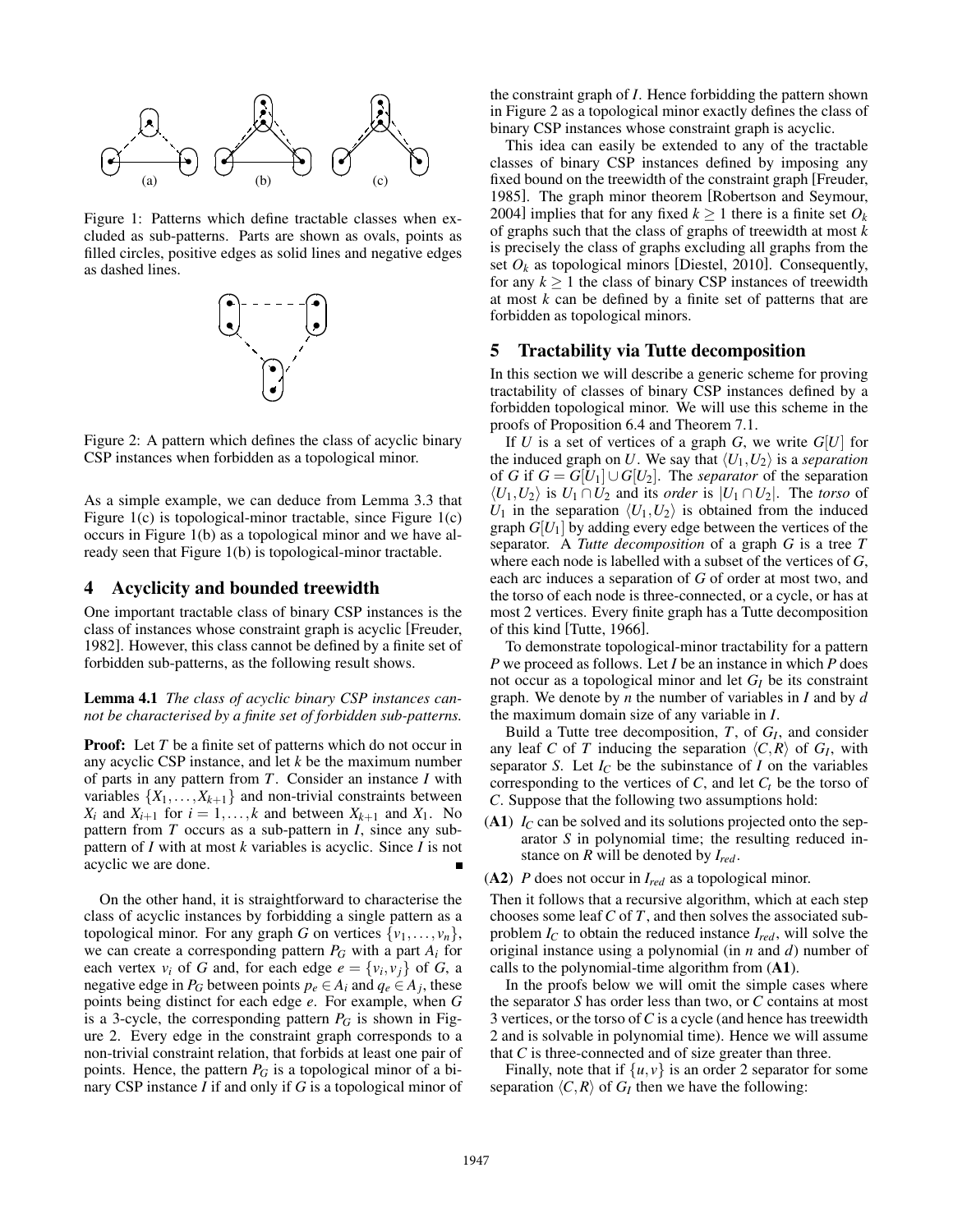

Figure 3: Patterns which define tractable classes when excluded as topological minors.

- Any path from a vertex in *C* to a vertex in *R* must pass through *u* or *v*;
- There must exist some path from  $u$  to  $v$  in  $G_I[R]$ , which we will denote  $path_R(u, v)$ .

#### 6 Some topological-minor tractable patterns

Consider the patterns shown in Figure 3. By the classification theorem for patterns with only negative edges given in [Cohen *et al.*, 2012], the class of instances obtained by forbidding the pattern *Q* as a sub-pattern,  $CSP_{\overline{SP}}(Q)$ , is NP-complete. Similarly for pattern  $P$ . The pattern  $E_2$  cannot occur as a subpattern in a CSP instance, and hence  $CSP_{\overline{SP}}(E_2)$  is the class of all instances and so is trivially NP-complete. However, we will show in this section that these three patterns define tractable classes when forbidden as topological minors.

Proposition 6.1 *The patterns Q and M, shown in Figure 3, are topological-minor tractable.*

**Proof:** It is known that  $CSP_{\overline{SP}}(M)$  can be solved in polynomial time, since *M* is a sub-pattern of the pattern shown in Figure 1(a) [Cooper and  $\overline{Z}$ ivný, 2012]. Hence we only need to prove the result for *Q*.

Consider an instance *I* in which the pattern *Q* does not occur as a topological minor, and let *G<sup>I</sup>* be the constraint graph of *I*. Suppose the pattern *M* occurs as a sub-pattern on the triple of variables  $(x, y, z)$  in *I*, with *y* being the variable at which the two negative edges meet.

Since *Q* does not occur as a topological minor in *I*, it follows that there is no path from  $x$  to  $z$  in  $G_I$  that does not pass through *y*. We can therefore find a tree-decomposition of *G<sup>I</sup>* into components in which *M* does not occur as a sub-pattern and joined at such variables *y* which we can call articulation variables. Since  $CSP_{\overline{SP}}(M)$  is tractable, any subinstance corresponding to a leaf component can be solved in polynomial time for each possible assignment to the unique articulation variable which joins it to its parent component in the treedecomposition. This leads to the elimination of the leaf component and possible elimination of some values in the domain of this articulation variable. The original instance *I* can be solved in polynomial time by repeatedly solving subinstances corresponding to leaf components in this way.

Proposition 6.2 *The pattern E*2*, shown in Figure 3, is topological-minor tractable.*

**Proof:** Since the pattern  $E_2$  cannot occur as a sub-pattern in any instance, it can only occur as a topological minor if there is at least one path reduction operation. Hence excluding the pattern  $E_2$  as a topological minor is equivalent to excluding the pattern in Figure 1(c) as a topological minor. In Section 2 we observed that Figure 1(c) is topological-minor tractable, so it follows that  $E_2$  is topological-minor tractable.

Corollary 6.3 *All 2-part patterns are topological-minor tractable.*

**Proof:** Let  $P_2$  be an arbitrary 2-part pattern. The function which maps all of  $A_1$  to *a* and all of  $A_2$  to *b* is necessarily a homomorphism from  $P_2$  to the pattern  $E_2$  in Figure 3, since  ${a,b}$  is both a negative and a positive edge in  $E_2$ . By Proposition 6.2 and Lemma 3.3, it follows that  $P_2$  is tractable.

Proposition 6.4 *The pattern P, shown in Figure 3, is topological-minor tractable.*

Proof: The proof uses the generic scheme described in Section 5, so we only need to establish the two assumptions.

(A1) Let *M* be the pattern consisting of two intersecting negative edges, shown in Figure 3. Suppose that *M* occurs in  $I_C$  as a sub-pattern on two *disjoint* triples of variables  $(x, y, z)$ and  $(x', y', z')$ . As explained in Section 5, we assume that  $C_t$  is 3-connected. It follows by Menger's theorem [Dirac, 1966] that there are three disjoint paths from *x* to  $x'$  in  $C_t$ . There must be one of these paths,  $\pi$ , which does not pass through *y* or *y'*. There must be a subpath  $\sigma$  of  $\pi$  which begins at *x* or *z* and ends at  $x'$  or  $z'$  (or vice versa, i.e., which begins at  $x'$ or  $z'$  and ends at *x* or  $z$ ) and which does not pass through any other variables in  $\{x, y, z, x', y', z'\}$ . Without loss of generality, suppose that  $\sigma$  joins *x* to *x*<sup> $\prime$ </sup>. But then *P* occurs as a topological minor on the extended path  $\sigma^+$  given by  $z \to y \to x, \sigma, x' \to$  $y' \rightarrow z'.$ 

But this implies that *P* occurs as a topological minor in *I*, since if  $\sigma^+$  passes by the edge  $\{u, v\}$  in the torso  $C_t$ , this edge can be replaced by  $path_R(u, v)$  which is a path from *u* to *v* in *R*, whose existence was noted in Section 5. Since this contradicts our initial assumption, we can deduce that *M* does not occur in *I<sup>C</sup>* as a sub-pattern on two *disjoint* triples.

We can therefore deduce that all pairs of triples of variables  $(x, y, z)$ ,  $(x', y', z')$  on which *M* occurs as a sub-pattern in *I<sub>C</sub>* intersect, i.e.  $\{x, y, z\} \cap \{x', y', z'\} \neq \emptyset$ . Now, consider an arbitrary triple of variables  $(x, y, z)$  on which *M* occurs as a sub-pattern. It follows that the instance which results after any instantiation of the three variables *x*, *y*,*z* contains no occurrence of *M*, since for each triple of variables  $(x', y', z')$  on which *M* occurs in  $I_C$ , at least one of its variables has been eliminated by instantiation.

Thus, after instantiation of at most three variables,  $I_C$  does not contain *M* as a sub-pattern. This also holds for any version of  $I_C$  obtained by instantiating the variables  $u, v$ . Since, as noted earlier,  $CSP_{\overline{SP}}(M)$  is tractable, we can therefore determine in polynomial time which instantiations of *u*,*v* can be extended to a solution of  $I_C$ . We add a negative edge in *I* between points representing assignments *p*,*q* to variables *u*, *v* if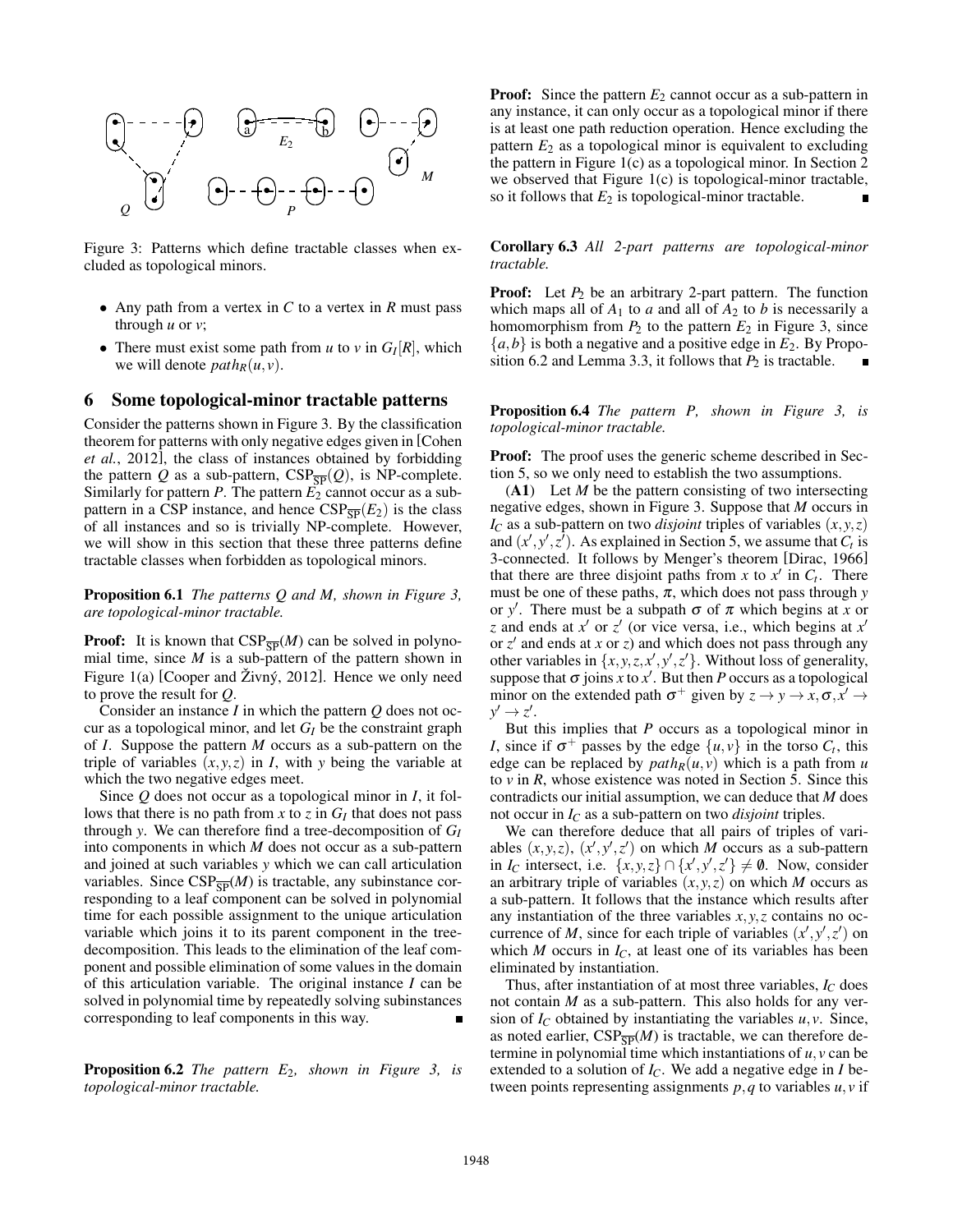$p$ ,*q* cannot be extended to a solution to  $I_C$ , and then we delete all variables in *C* from *I*. Overall, we have proved that *Ired* can be constructed in polynomial time.

(A2): Suppose, for a contradiction, that we introduce the pattern *P* as a topological minor when reducing *I* to *Ired*. This occurrence of *P* must use the edge  $\{u, v\}$ . During the reduction from *I* to *Ired*, we can introduce negative (but not positive) edges between points  $p \in A_u$  and  $q \in A_v$ . Suppose that a negative edge  $\{p,q\}$  is introduced by the reduction from *I* to *Ired*. But this can only be the case if there was a path  $\pi = (u, w_1, \dots, w_t, v)$  in the graph *C* with a sequence of negative edges in  $I_C$  linking  $p$  to  $q$  via variables  $w_1, \ldots, w_k$  in *I*<sub>*C*</sub>: {*p*,*s*<sub>1</sub>}, {*t*<sub>1</sub>,*s*<sub>2</sub>}, {*t*<sub>2</sub>,*s*<sub>3</sub>} ... {*t*<sub>*k*</sub>,*q*} with ∀*i* ∈ {1,...,*k*},  $s_i, t_i \in A_{w_i}$ . This means that we can replace the edge  $\{u, v\}$ in the occurrence of *P* in  $I_{red}$  by a path (obtained from  $I_{\pi}$  for some path  $\pi$  in *C* by deleting unnecessary points and edges) so that *P* occurs as a topological minor in the original instance *I*. This contradiction shows that we cannot introduce *P* as a topological minor by reducing *I* to *Ired*.

Note that the number of instances of  $CSP_{\overline{SP}}(M)$  that need to be solved is  $O(nd^5)$ .

## 7 Topological-minor tractable patterns extending acyclicity

In this Section we show how the well-known tractable class of acyclic instances can be generalised to obtain larger tractable classes defined by forbidding certain topological minors.

Theorem 7.1 *Let P*<sup>2</sup> *be any sub-pattern tractable pattern on three variables* {*x*, *y*,*z*} *where there is at most one negative edge between A<sup>x</sup> and Ay, and between A<sup>y</sup> and A<sup>z</sup> , and no edges between A<sup>x</sup> and A<sup>z</sup> .*

Let P be a pattern on variables  $\{x, y, z, w\}$  obtained by ex*tending*  $P_2$ *. The pattern P has six new points*  $p_1, p_2 \in A_x$ *,*  $q_1, q_2$  ∈  $A_w$ , and  $r_1, r_2$  ∈  $A_z$ , together with three new negative *edges* {*p*1,*r*1}*,* {*p*2,*q*1}*,* {*q*2,*r*2} *(see Figure 4).*

*Any such P is a topological-minor tractable pattern.*

Proof: The proof uses the generic scheme described in Section 5, so we only need to establish the two assumptions.

(A1) Suppose first that  $P_2$  occurs in  $I_C$  as a sub-pattern on the path of variables  $x, y, z$ . As explained in Section 5, we assume that  $C_t$  is three connected. Then, by Menger's theorem there are three disjoint paths  $\pi_1, \pi_2, \pi_3$  from *x* to *z* in  $C_t$ . There must be two of these paths, say  $\pi_1$  and  $\pi_2$ , which do not pass through *y*. But this implies that *P* occurs as a topological minor in *I*, since if either  $\pi_1$  or  $\pi_2$  passes by the edge  $\{u, v\}$  in the torso  $C_t$ , this edge can be replaced by  $path_R(u, v)$  which is a path from *u* to *v* in *R*, whose existence was shown in Section 5. Since this contradicts our initial assumption, we can assume that  $I_C$  does *not* contain  $P_2$  as a sub-pattern. This also holds for any version of  $I_C$  obtained by instantiating the variables  $u, v$ . Therefore we can determine in polynomial time which instantiations of  $u, v$  can be extended to a solution of *IC*. We add a negative edge in *I* between points representing assignments  $p, q$  to variables  $u, v$  if  $p, q$  cannot be extended to a solution to  $I_C$ , and then we delete all variables in  $C$  from



Figure 4: Topological-minor tractable patterns derived from sub-pattern tractable patterns.

*I*. Overall, we have proved that *Ired* can be constructed in polynomial time.

(A2) Suppose, for a contradiction, that we introduce the pattern *P* as a topological minor when reducing *I* to *Ired*. This occurrence of *P* must use the edge  $\{u, v\}$ . During the reduction from *I* to *Ired*, we can introduce negative (but not positive) edges between points  $p \in A_u$  and  $q \in A_v$ . Observe that, by definition, *P* contains at most one negative edge between any pair of variables. Suppose that a negative edge  $\{p,q\}$  is introduced by the reduction from *I* to *Ired*. But this can only be the case if there was a path  $\pi = (u, w_1, \dots, w_t, v)$  in the graph *C* with a sequence of negative edges in  $I_C$  linking  $p$  to *q* via variables  $w_1, \ldots, w_k$  in  $I_C$ :  $\{p, s_1\}$ ,  $\{t_1, s_2\}$ ,  $\{t_2, s_3\}$  ... { $t_k, q$ } with ∀*i* ∈ {1,..., $k$ },  $s_i, t_i$  ∈  $A_{w_i}$ . Furthermore, in  $I_{red}$ , if there is a positive edge from  $p' \in A_u$  to  $q' \in A_v$  then there is necessarily a solution to  $I_C$  including the assignments  $p'$ and *q*<sup>'</sup> (and hence a solution on the subinstance  $I_{\pi}$  of  $I_C$  on the path  $\pi = (u, w_1, \dots, w_t, v)$  in *C*. This means that we can replace the edge  $\{u, v\}$  in the occurrence of *P* in  $I_{red}$  by a path (obtained from  $I_{\pi}$  for some path  $\pi$  in C by deleting unnecessary points and edges) so that *P* occurs in the original instance *I*. This contradiction shows that we cannot introduce *P* as a topological minor by reducing *I* to *Ired*.

Note that the number of instances of  $CSP_{\overline{SP}}(P_2)$  that need to be solved is  $O(nd^2)$ .

Theorem 7.1, tells us that 2-constraint patterns on three variables that are known to be sub-pattern-tractable [Cooper and Escamocher, 2012] can all be used as building blocks of topological-minor tractable patterns by adding two paths of negative edges. The resulting topological-minor tractable patterns are shown in Figure 4. For each of these patterns *P*, the pattern shown in Figure 2 is a sub-pattern and hence a topological minor of *P*. Thus, by the transitivity of occurrence as a topological minor, each tractable class  $CSP_{\overline{TM}}(P)$ necessarily contains all acyclic binary CSP instances.

Since detecting whether a fixed pattern occurs as a subpattern can be done in polynomial time [Cohen *et al.*, 2012], and constructing a Tutte decomposition is also polynomialtime, these tractable classes can be identified in polynomial-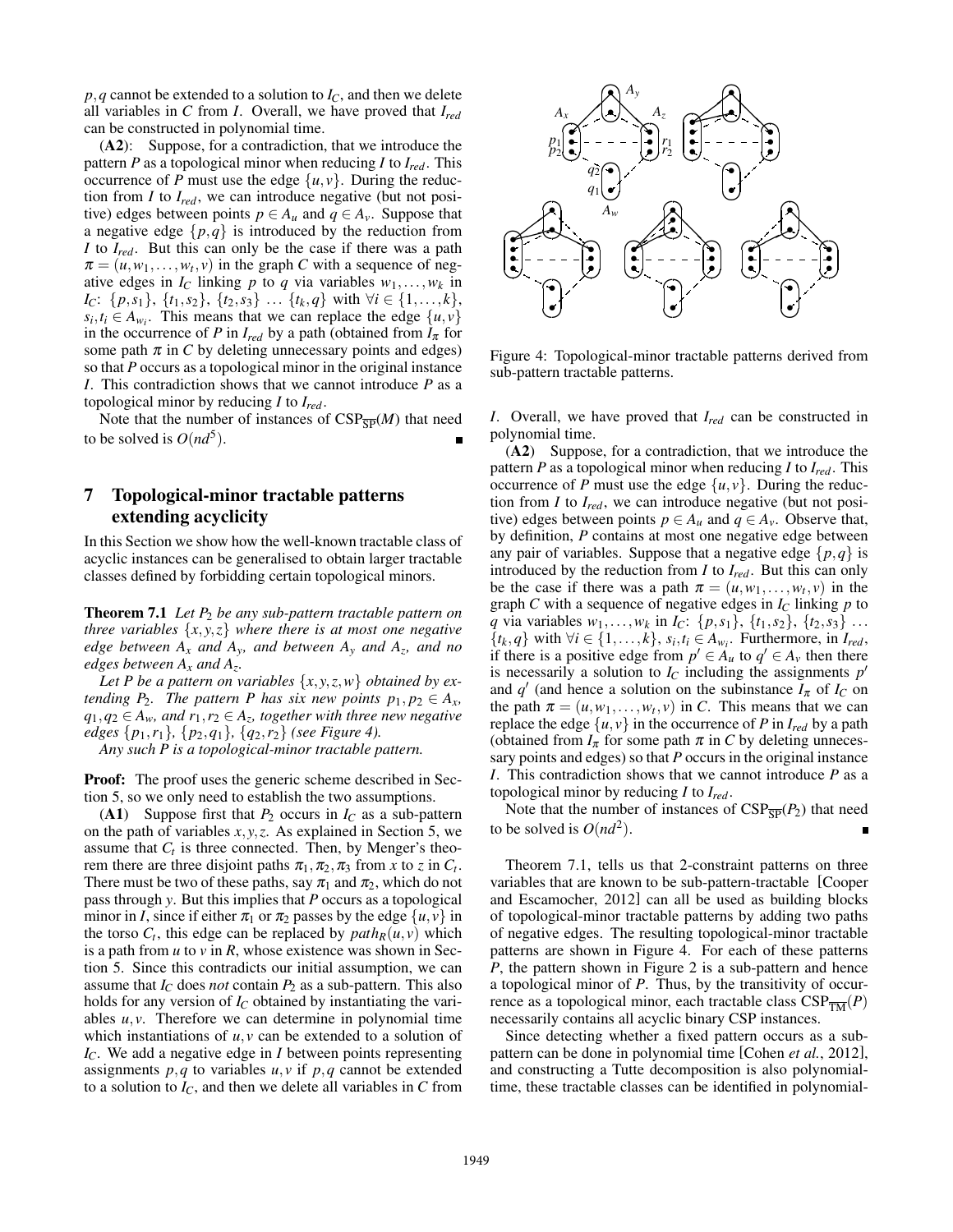

Figure 5: The minor pattern *PXX* and the building blocks for the CSP instances in which detecting it is NP-hard.



Figure 6: Patterns which define NP-complete classes when excluded as topological minors.

time. Similar remarks apply to the tractable classes identified in Proposition 6.4 and Proposition 6.1.

#### 8 Detection of topological minors

For every fixed undirected graph *H*, there is an  $O(|V(G)|^3)$ time algorithm that tests, given a graph *G*, if *H* is a topological minor of *G* [Grohe *et al.*, 2011], so the detection of topological minors in graphs is fixed parameter tractable. However, for topological minor patterns in CSP instances the situation is different. We show in this section that it is NP-complete to determine whether the fixed 4-variable pattern  $P_{XX}$  shown in Figure 5 occurs as a topological minor.

**Theorem 8.1** *The problem of deciding*  $I \in CSP_{\overline{TM}}(P_{XX})$  *is coNP-complete.*

Proof: The problem is clearly in coNP, so it suffices to give a reduction from 3-SAT to the complement of the problem from the statement of the theorem. Let *ISAT* be an instance of 3-SAT with variables  $x_1, \ldots, x_n$  and clauses  $C_1, \ldots, C_m$ . We create a binary CSP instance *I* with variables  $\{S, E\} \cup \{p_i |$ *i* = 0...*n* + *m*} ∪ { $X_{ir}, \overline{X}_{ir}$  | *i* = 1...*n*,*r* = 1...*m*}, such that determining  $I \notin \text{CSP}_{\overline{TM}}(P_{XX})$  is equivalent to solving  $I_{SAT}$ .

Consider the diagrams  $P_i$ ,  $T_r$ ,  $P_S$  and  $P_E$  shown in Figure 5. The variables in diagram  $T_r$  correspond to the literals in the clause  $C_r$ , with  $X_{ir}$  corresponding to  $\neg x_i$  occurring in clause *r* and  $\overline{X}_{ir}$  corresponding to  $x_i$  occurring in clause *r*. That is, the example of diagram  $T_r$  in Figure 5 would correspond to the clause  $C_r = x_j \vee \neg x_k \vee x_\ell$ . It is implicitly meant that the index *i* goes from 1 to *n*, and the index *r* goes from 1 to *m*. The positive edges in *I* are the solid lines in these  $n + m + 2$ diagrams. Any pairs of points in *I* not shown to be connected with a positive edge by one of these diagrams is connected by a negative edge.

The only pairs of variables in *I* connected by more than one positive edge are  $\{p_{n+m}, E\}$  and  $\{p_0, S\}$ . So, if  $P_{XX}$  occurs as a topological minor pattern in *I*, then the subproblems *P<sup>E</sup>* and  $P_S$  must map injectively into  $P_{XX}$ . Therefore, deciding whether  $P_{XX}$  occurs as a minor pattern in *I* is equivalent to deciding whether there is a path  $\pi$  of positive edges from  $p_0$ to  $p_{n+m}$  in *I* which passes through each variable at most once. We now show that this (graph) condition is equivalent to *ISAT* having a satisfying assignment.

If such a path  $\pi$  exists, then for each variable  $x_i$  of  $I_{SAT}$ , it must select in  $P_i$  either the upper path through variables  $X_{ir}$  ( $r = 1, \ldots, m$ ) or the lower path through variables  $\overline{X}_{ir}$  $(r = 1, \ldots, m)$ . Thus  $\pi$  selects a truth value for each variable  $x_i$ : TRUE if  $\pi$  follows the upper of these two paths, FALSE otherwise. The positive edges in  $P_i$  ( $1 \le i \le n$ ) use different points in  $A_{X_{ir}}$  (shown as the bottom of the two points) from the positive edges in  $T_j$  ( $1 \le j \le m$ ) (which use the top points); this ensures that  $\pi$  does indeed pass through the points  $p_0, \ldots, p_{n+m}$  in this order.

The path  $\pi$  must pass from  $p_{n+r-1}$  to  $p_{n+r}$  by one of the three paths: through variables  $\overline{X}_{jr}, X_{kr}$  or  $\overline{X}_{\ell r}$ , without passing through variables that have been already used by  $\pi$ . Thus, for  $\pi$  to exist it must have already assigned TRUE to one of the literals  $x_j$ ,  $\neg x_k$  or  $x_\ell$  of the clause  $C_r$ .

It follows that *PXX* occurs as a topological minor of *I* if and only if *I* has an appropriate path of positive edges, which occurs if and only if *ISAT* is satisfiable.

Theorem 8.1 shows that not all classes defined by forbidding topological minors can be identified in polynomial time. Certain uses of tractable classes require polynomial-time recognition, in particular, the automatic recognition and resolution of easy instances within general-purpose solvers. On the other hand, polynomial-time recognition of a tractable class  $\mathscr C$  is not required for the construction of a polynomial-time solvable relaxation in  $\mathscr{C}$ , nor in the proof (by a human being) that a subproblem of CSP encountered in practice falls in  $\mathscr C$ .

#### 9 Discussion

Not all patterns are topological-minor tractable. For example, for the two patterns, *P*, shown in Figure 6,  $CSP_{\overline{TM}}(P)$  is NPhard. This is implied by the following two facts which hold for both of these particular patterns, P: